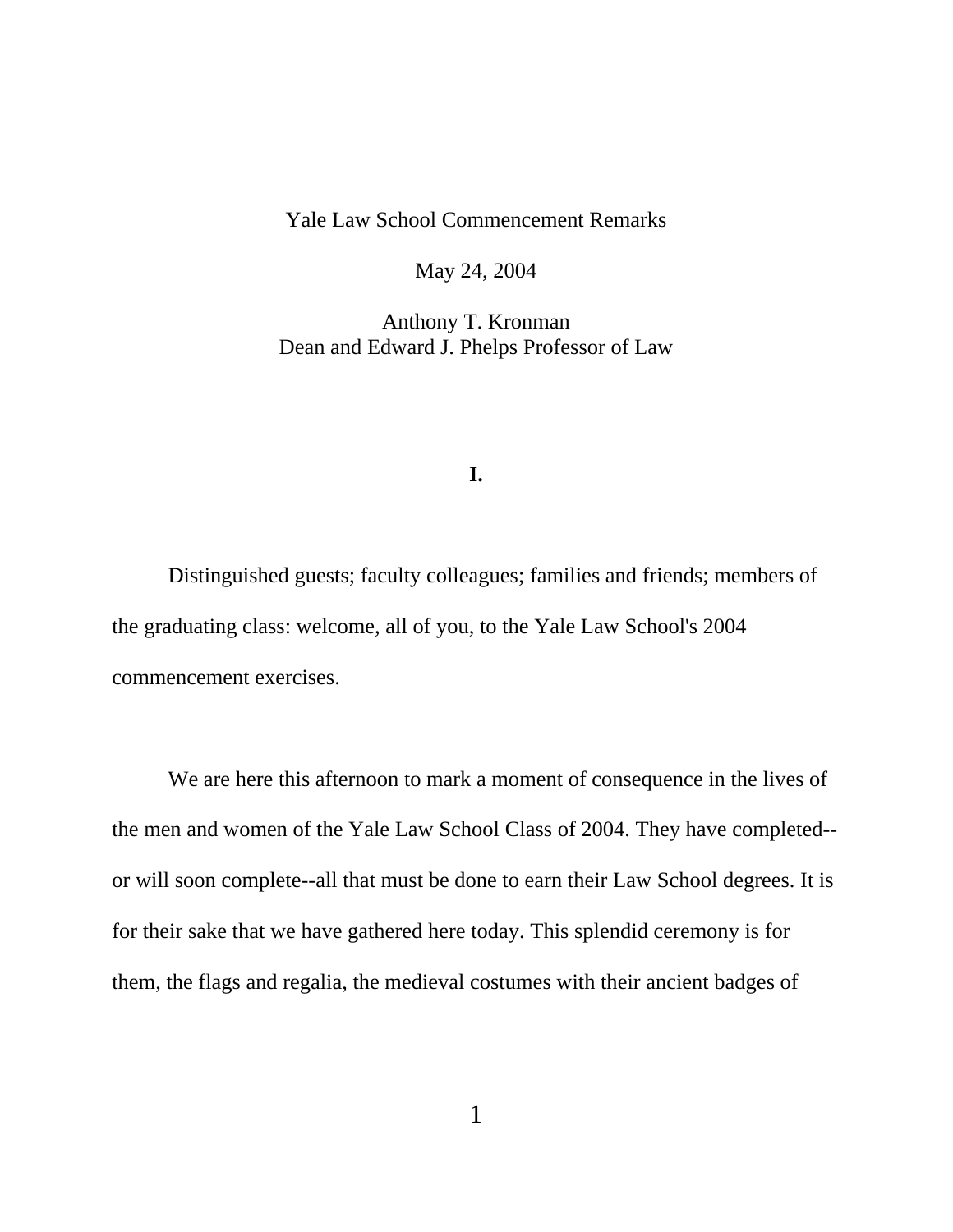distinction, the music and marching--all of this is for them, and for them, too, the affection and pride of everyone in this courtyard, gathered from all corners of the country and the world, to recognize what our graduates have done, and with pleasure and pride to salute their achievement.

One cannot help but feel that there is more meaning in this moment than the moment can contain. This is true, I think, of all of life's great rituals of transition. Each attempts to concentrate in a drop of time the long-distilled significance of something much longer and larger. Of course all such attempts must fail. But yet we make them anyway, and always will. The ceremonial instinct--the drive to express in concentrated form some inexpressibly large portion of experience, to summon its meaning and give it clarity and voice with words and gestures different from the ordinary kind--this instinct is as old as the human heart, and futile as the effort is, our persistence in it gives the human race a common nobility that is as strong a bond as I can think of among the peoples of different times and places. We are creatures whose appetite for meaning is too large to be fulfilled, and nowhere is the gap between this longing and its fulfillment clearer than in the ceremonial moments that every culture invents to close it.

2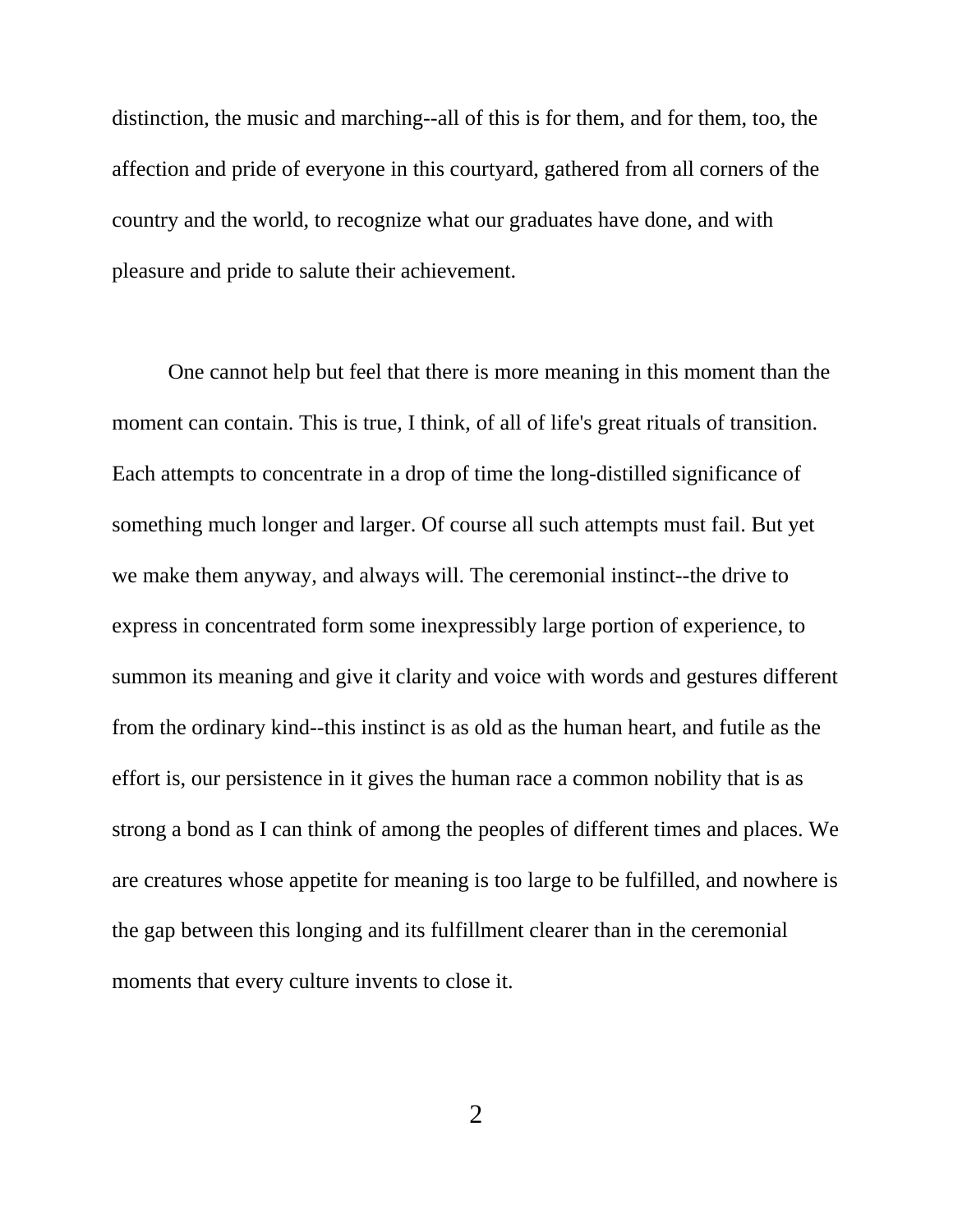This is such a moment. More is happening here than we can express. Who could capture the full meaning of this day for a single graduate, let alone an entire class? Who could trace all the lines of one young person's character, as it took shape, and acquired independence, and through some tangled web of accidents and necessities brought that young person to the law, and to Yale, and to this day? Who could possibly account for the lines of uncertainty and aspiration, vibrating with anxiety and hope, that lead away from this day, into a future that can scarcely be imagined even though it has been the subject of constant scrutiny and prolonged preparation? Who could capture all the friendships in this courtyard, or explain what they have meant and will mean in years to come? A library of novels would not be sufficient. And who can say how this hard-won day will be remembered, when we glance back at it, in a later hour? This day has been constructed for the sake of memory. Its pageantry shouts, "Remember this moment! Save it in your mind and preserve it against the forgetfulness that swallows most of what we do and say!" But who can say how this day will be remembered, a year from now, or ten, or fifty, when we and the world have changed?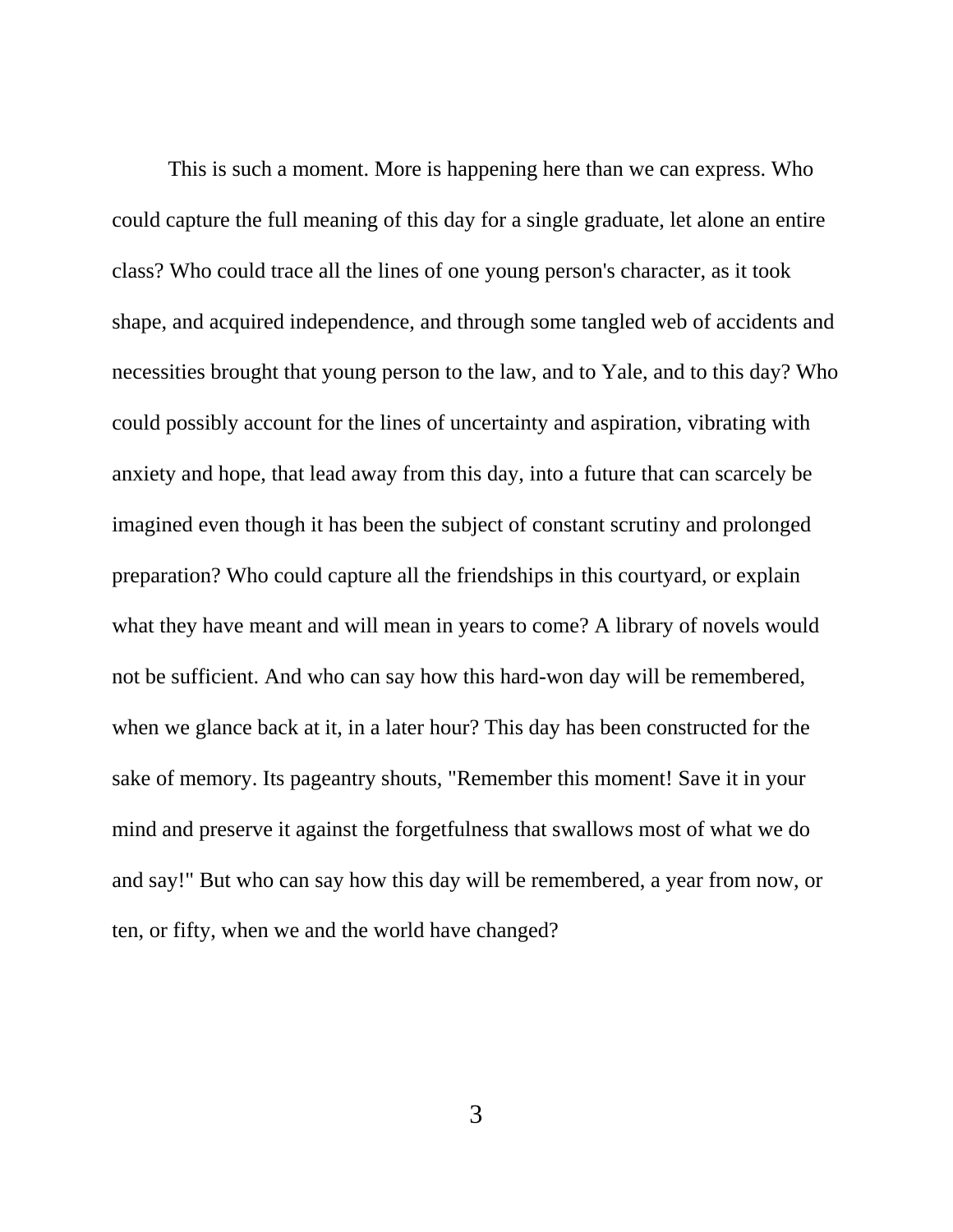These are unanswerable questions, and they give our proceedings here today a kind of noble futility, for nothing we do or say this afternoon can possibly be adequate to the meaning of the moment. But that is not a cause for disappointment or regret. Only animals and gods are never inadequate in this way. We human beings, by contrast, seem always to be measuring the meaning of our lives in ceremonial cups too small to hold what we have designed them to contain, in overflowing cups whose very inadequacy is the source of those contrary feelings- which we commonly call bittersweet--that characterize all of life's great ceremonies, this one included, and that anchor our proceedings here this afternoon in the human condition.

In a moment, the names of the graduating students will be read and we will have the chance to recognize their individual achievements. This is the moment the graduates and their families have awaited. But before the students' names are read, I know that everyone here would want me to say a special word of thanks to those whose efforts have helped to make this day so memorable.

To all of you who have worked so hard, behind the scenes, to insure that the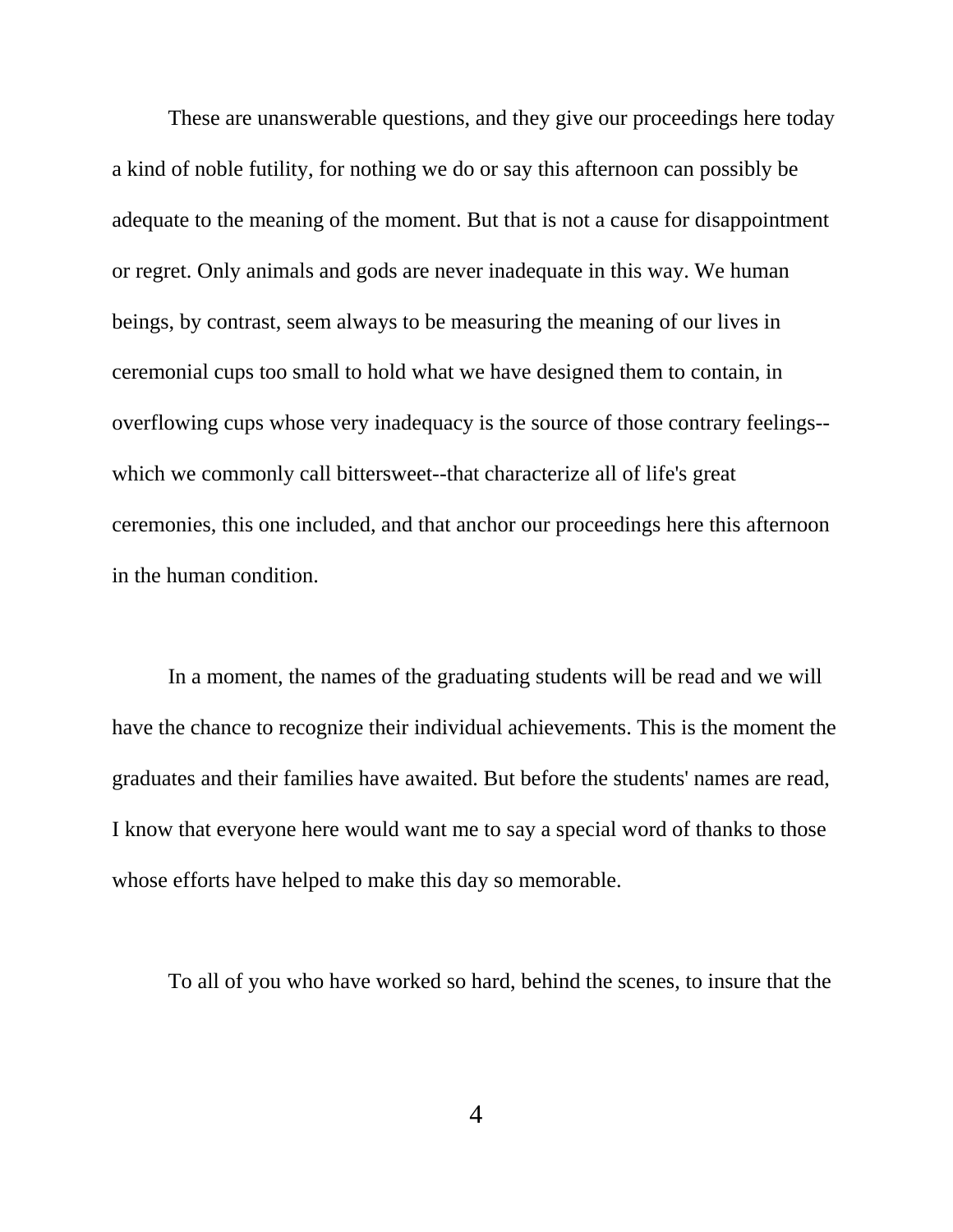stage was well-set, I offer my heartfelt thanks. To Dean of Students Natalia Martín, on whose compassionate decency every one of us relies; to Associate Dean Mike Thompson, whose inventiveness, and attentiveness, and sympathy for every concern large or small, keeps this place running smoothly from day to day; to the dedicated and imaginative staff of the Yale Law School, who contribute so much to our community; and of course, to Judith Calvert, the Law School's devoted and patient registrar, whose gentle sense of order is essential to the School's effective working, or indeed to its working at all; to all of you I say thanks, from the bottom of my heart.

There is one more group I want to thank. For those of us on the faculty, it is a deep pleasure to see our students reach this point of completion and be honored for their work, and it is a source of personal satisfaction to feel that we have contributed, in some measure, to their success. But there is no day on which my colleagues and I feel more keenly the marginal character of the contribution that we have made to the lives of our students. Yes, we have taught them some things. Yes, we have given them counsel and advice. Yes, we have initiated them into the profession of law. But the men and women who come here to study with us are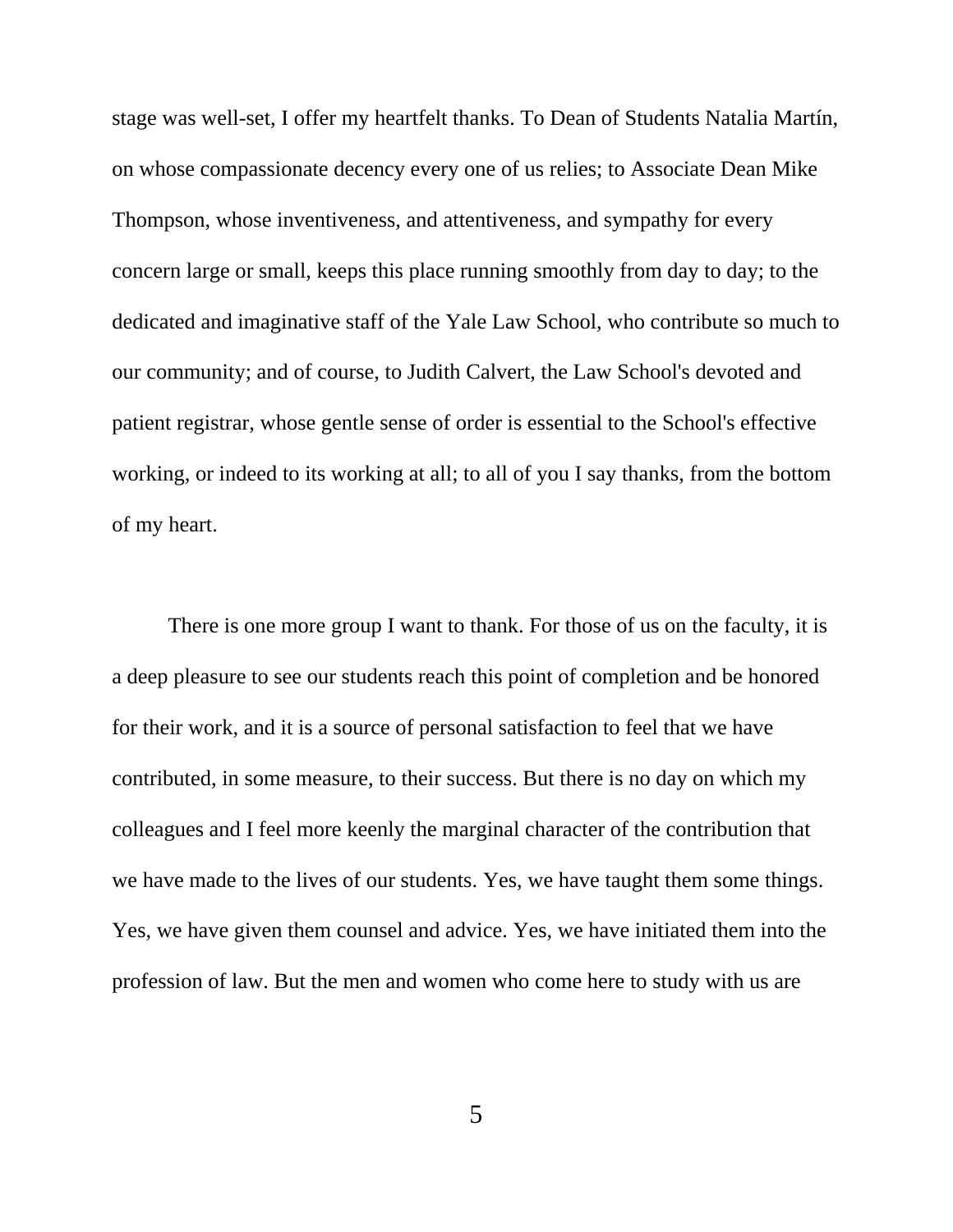already adults with developed talents and strongly-held values and high ambitions for themselves and for the world. We on the faculty can take no credit for these things. We are latecomers in our students' lives, and have them in our care for just a moment. The credit properly belongs to those of you who have been looking after them all along--to those who are here today to witness the graduation of your sons and daughters and grandsons and granddaughters and nieces and nephews and cousins and spouses and partners and friends--for truly, your love and support and encouragement and restraint have been the most enduring educational forces in the lives of today's graduates. And so, before we continue, I would like to ask all the graduating students to join me in saluting their oldest and most devoted educators, the teachers to whom their success is really due: their families and friends, who have nurtured them and put up with them and given them the love that has afforded them the independence to achieve the things we have come here to celebrate today.

\*\*\*\*\*\*\*\*\*\*\*\*\*\*\*\*\*\*\*\*\*\*\*\*\*\*\*\*\*\*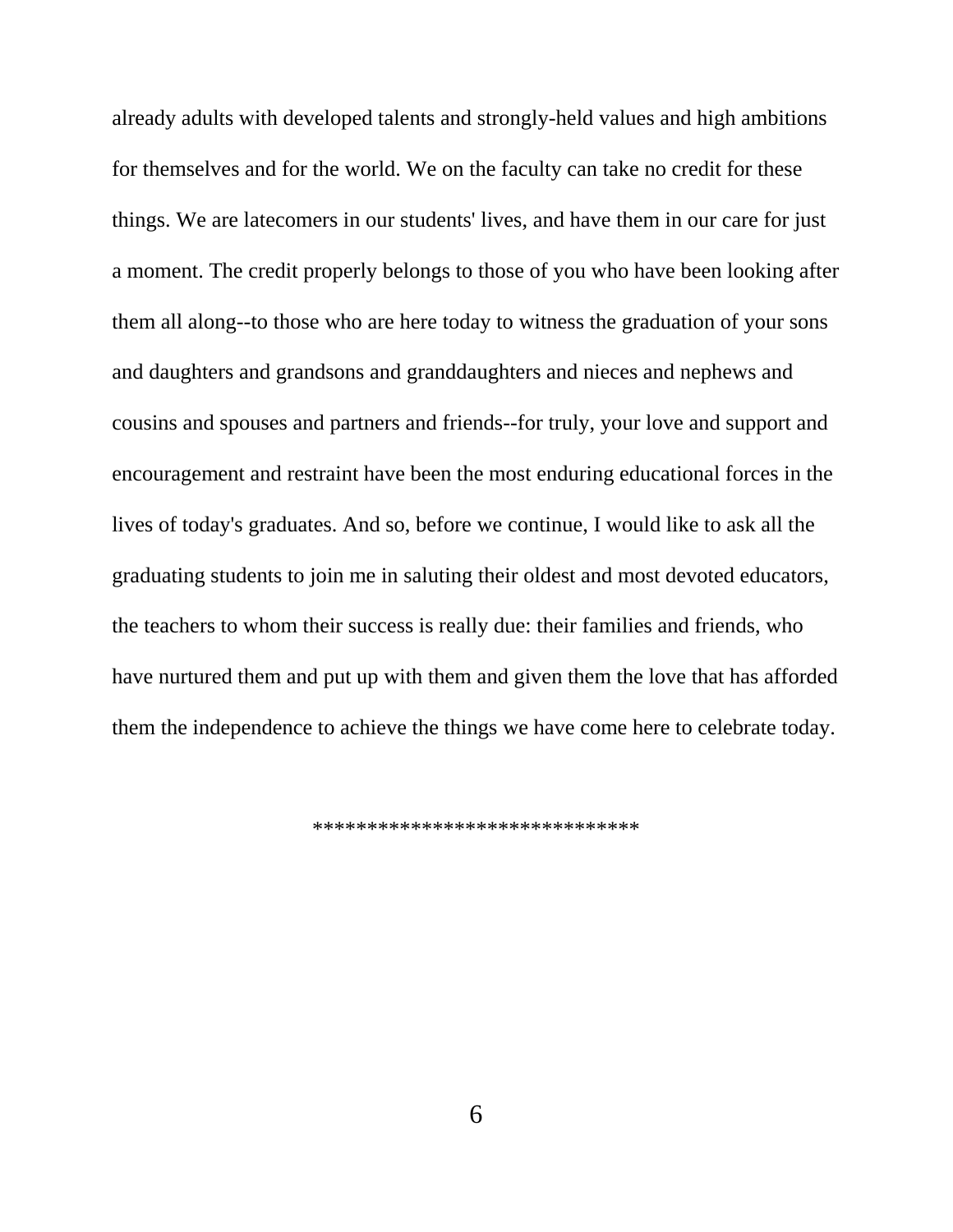## **II.**

Every year, the graduating students elect a member of the faculty to address them at commencement. The choice is entirely theirs, and for just that reason a special honor to the faculty member chosen. This year, the graduating students have elected my colleague John Langbein to be their commencement speaker.

Even on a faculty of distinguished scholars, John stands out as a master of the scholar's craft. Most of us are lucky to make a contribution to a single field of research. John is a leading scholar in four--the fields of pension law, comparative law, trusts and estates and legal history. When describing John's deeply original work in legal history to a group of Law School graduates, I've often been asked whether the Langbein I am referring to could possibly be the distinguished pension law scholar. This has happened to me more than once, and when it does, I'm always reminded of the literature professor who, after giving a lecture on Nabokov's novels, was approached by someone in the audience--a member of the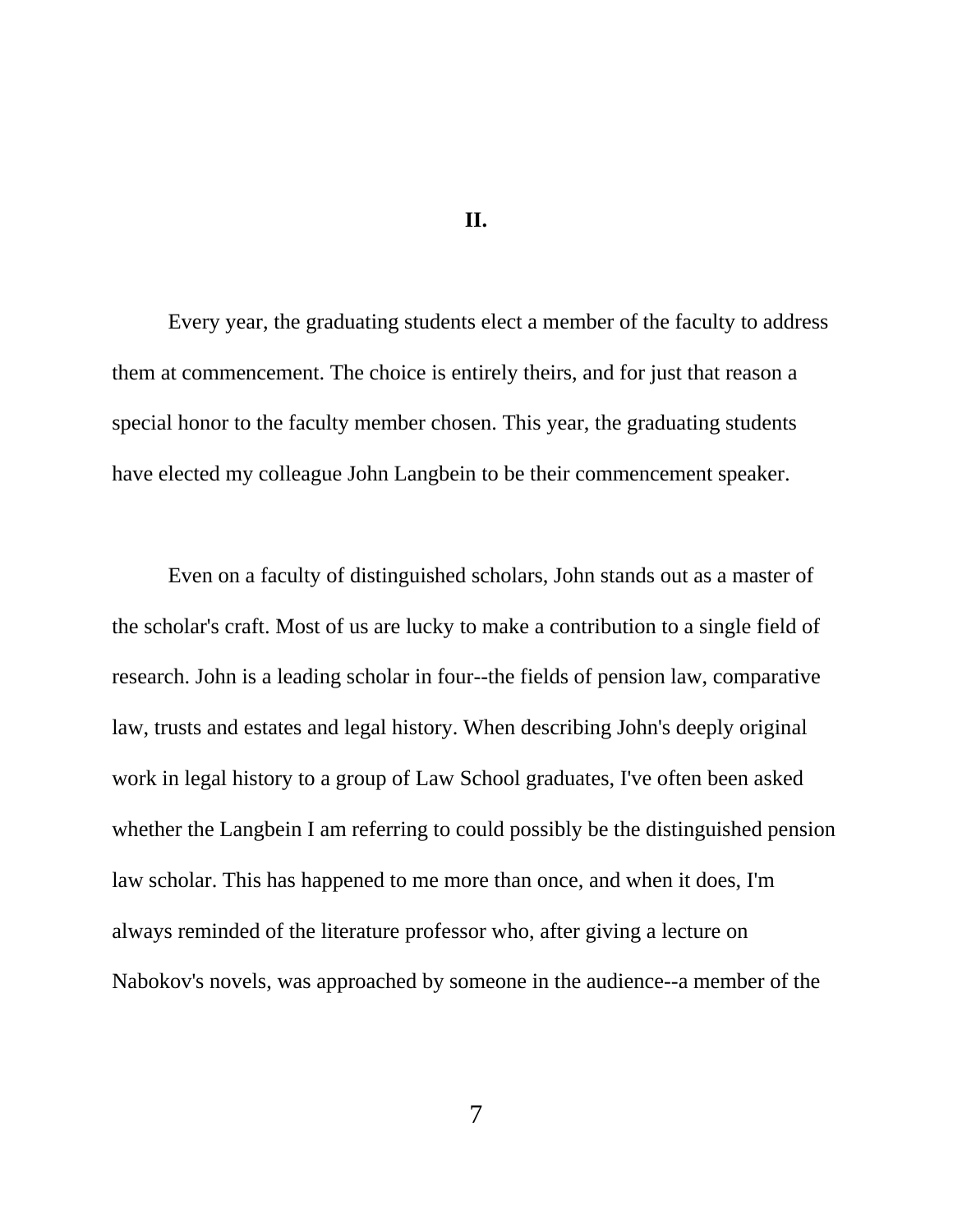department of biology--who asked if this Nabokov fellow was any relation to the famous lepidopterist.

The students who have been lucky enough to sit in John's classes know that he is a great teacher as well. A teacher's first assignment is to communicate, in a clear and accessible way, some body of knowledge to his or her students. This is tremendously important, and without it no teaching can succeed. But there is a second and higher task that lies beyond this first one. A truly great teacher, like John Langbein, helps his students feel the excitement of their subject, to see what makes it interesting in human terms and worthy of sustained study, and to share the intellectual passion that is the secret source of everything that happens in the world of ideas. Whatever his subject--whether it be the early history of the law of evidence or the function of formalities in the law of wills--John Langbein's classroom crackles with excitement and many of John's students have had the experience of falling in love, most improbably, with a branch of the law they had no reason to suspect they would even enjoy.

I know this is true because I have had the experience myself. Some years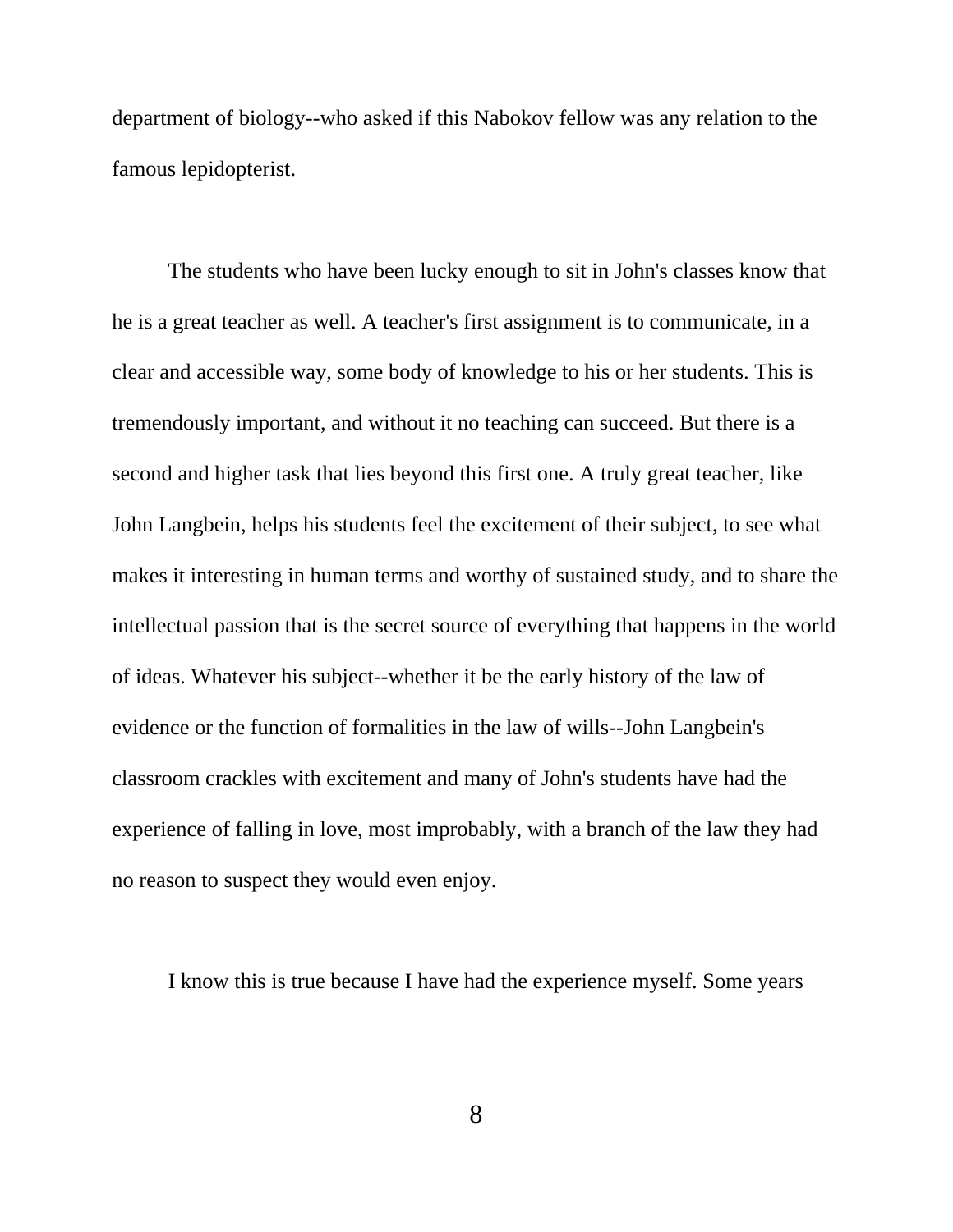ago, when John and I were colleagues at the University of Chicago, I sat in on a course that he was teaching on the history of the Anglo-American legal system. More than a quarter century has passed, but the sense of wonder that John awakened in me then--my sheer amazement at the evolution of the legal institutions we possess and the thrilling sense of seeing, for the first time, the landscape of our law in historical relief--that sensation is with me still. Indeed it is renewed every time I talk with John, who remains my teacher now as he was then. How lucky we are--all of us at the Yale Law School--to be John Langbein's students. Passionate teacher, master scholar and your 2004 commencement speaker--please join me in welcoming John Langbein, Sterling Professor of Law.

\*\*\*\*\*\*\*\*\*\*\*\*\*\*\*\*\*\*\*\*\*\*\*\*\*\*\*\*\*\*\*\*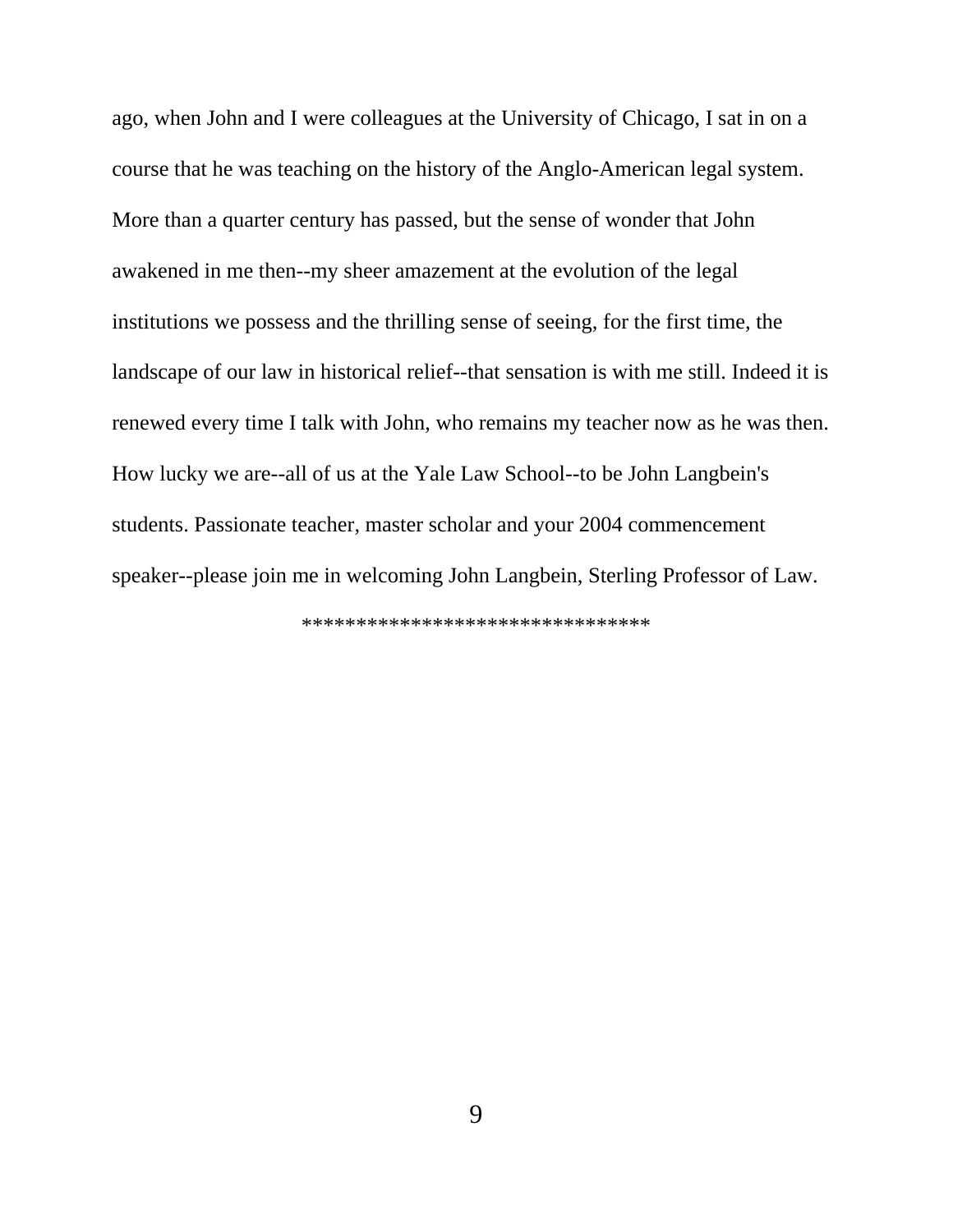## **III.**

For each of our graduating students, this day marks a transition of consequence in his or her life. It also marks a transition in the life of the Law School. On June 30th, I will step down as dean and Harold Koh will take my place. I have loved being the dean of the Yale Law School. Every aspect of the job has brought me pleasure. But ten years in the deanship is, as my Southern friends would say, precious plenty enough--both for the dean and for the School. When I retire from the deanship and resume my professorial life, I will be returning to my natural condition, the one in which I have always felt most at home, and will be doing again the work of teaching and writing which it is the first duty of deans to support. I look forward to my homecoming with joy.

I also look forward to serving on the faculty under the inspiring leadership of my friend and colleague Harold Koh. There is no one in the world who loves the Yale Law School more than Harold does, or who understands its culture and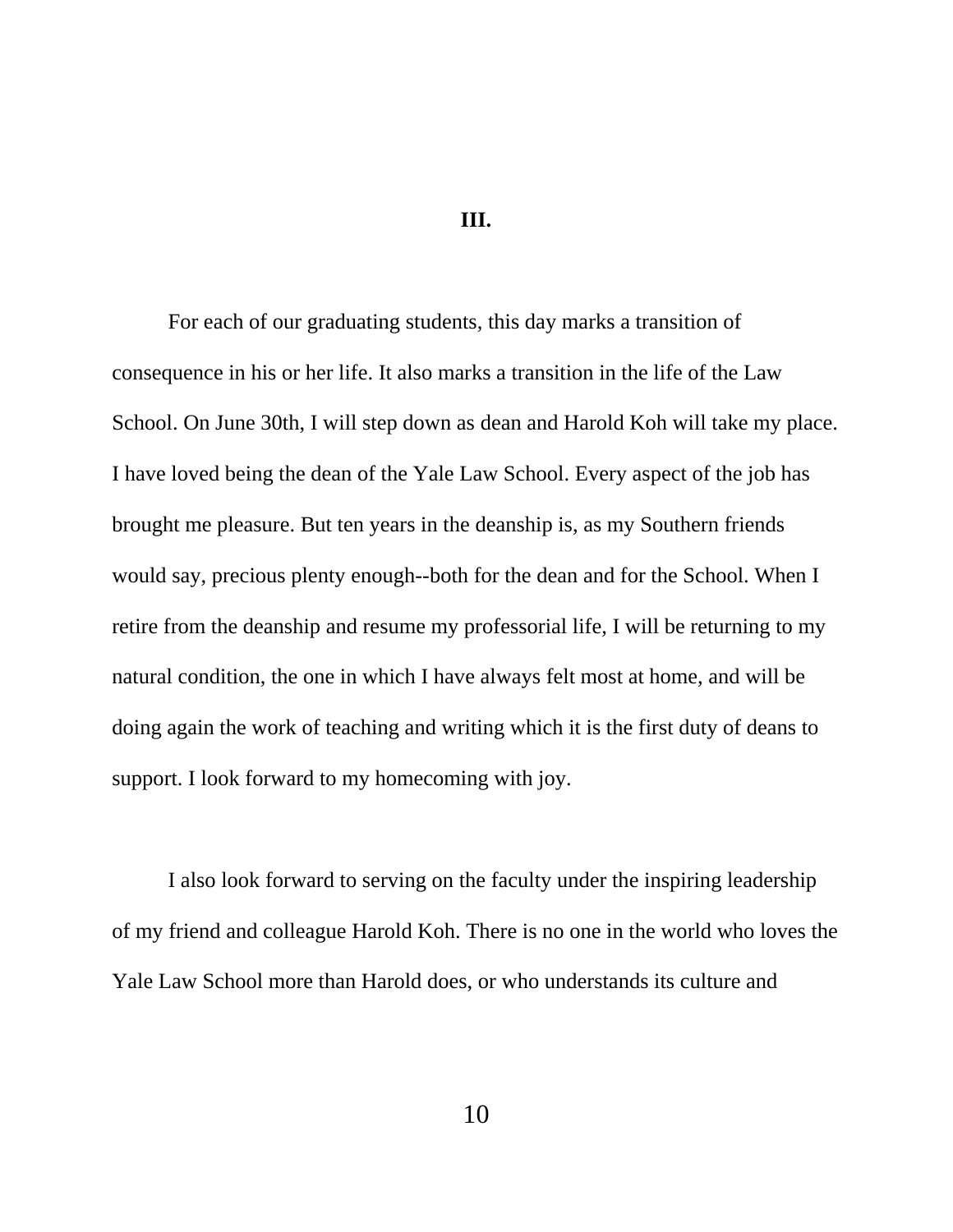ambitions better. There is no one who defends with greater force, or embodies more completely, the Yale Law School's aspiration to be a place of learning and of service--of learning for the sake of service--a School passionately devoted to the life of the mind yet always mindful that the law exists to make the world a better place for the men and women in it. Harold knows all this. He feels all this. His affection for the School is complete. With intelligence and warmth and a seemingly bottomless reserve of energy, he stands poised to lead us toward that golden age which, as my teacher Grant Gilmore once remarked, at the Yale Law School always lies ahead.

It is fitting that on this most ceremonial of days we should have a ceremony to mark the transition in the deanship. We do in fact have such a ceremony, and I would like to be able to report that it is an ancient one whose origins--like that of the costumes we are wearing--is lost in the reaches of time. But that is not the case. To my knowledge, the ceremony we are about to enact was first employed on the occasion of my own appointment to the deanship ten years ago. That makes this enactment its second. But if the first was an experiment, this second is at least a repetition, and the third, when it comes, will constitute a tradition. And so, as a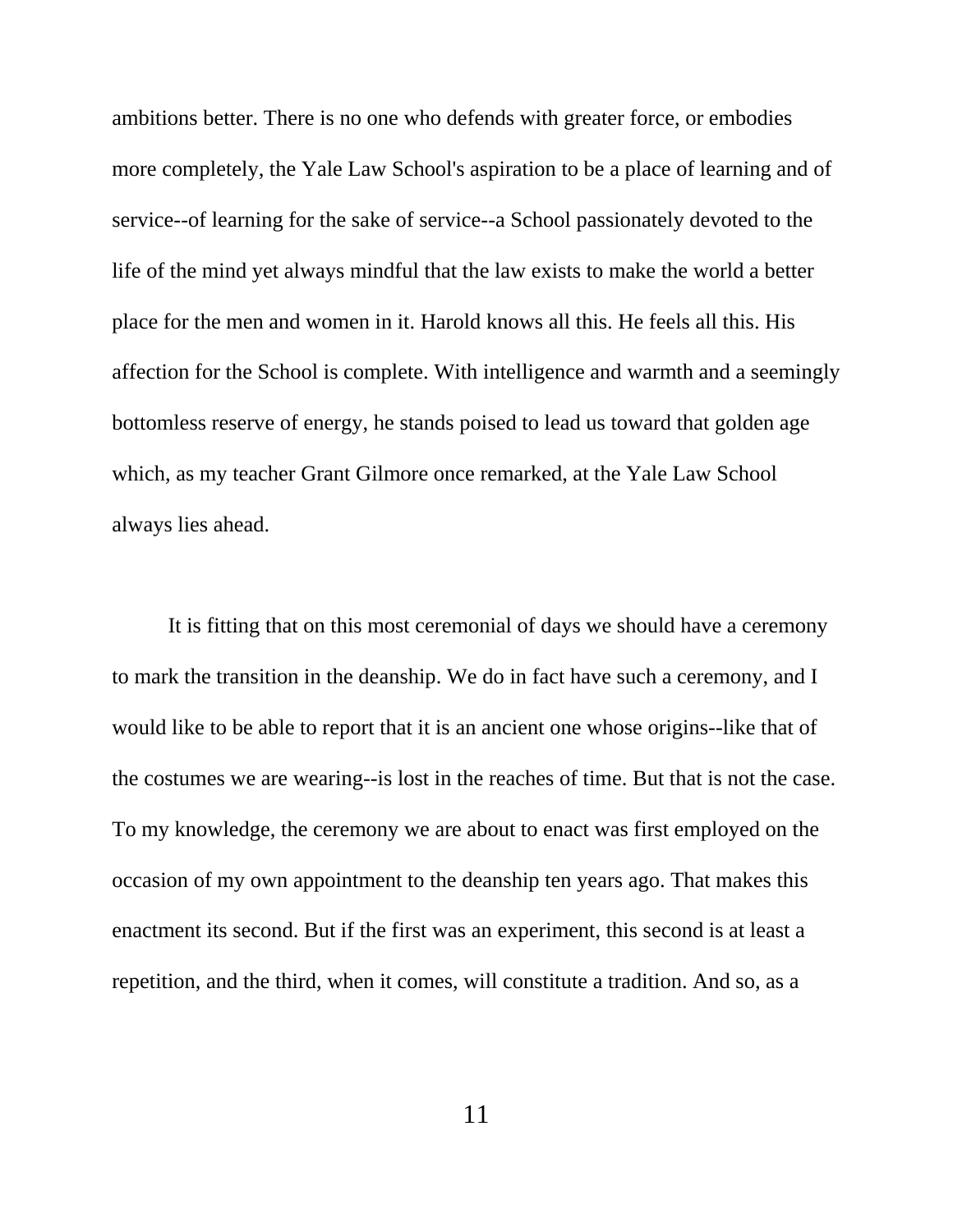symbol of the transfer of the authority of the deanship (which I have found on occasion to be less than compelling) and of the power of the office (for many purposes, powerlessness might be a better word) I now transfer to Harold two maces, each representing an aspect of the Law School's character, and discovered (or perhaps rediscovered, such traditions being by their nature rather vague) in my predecessor Guido Calabresi's closet on the eve of my own appointment as dean in 1994.

The first of the two maces is a walking stick with an elaborate gold handle. It once belonged to Morris Tyler, the great-great-grandfather of Anne Calabresi, Guido's lovely and distinguished wife. Morris Tyler was a shoe merchant in New Haven, and served as mayor of the city in 1863 and 1864. He was a war democrat- a supporter of Lincoln and the Union cause--a position unpopular with others in his party. This, and the fact that he read the Riot Act to the draft rioters in New Haven who refused to serve in the Union Army, brought Morris Tyler's short career as mayor to an end, but he returned to the political arena in 1871-73, serving a term as Lieutenant Governor of Connecticut. The walking stick I now hold in my hand was given to Morris Tyler by the members of the Connecticut State Senate in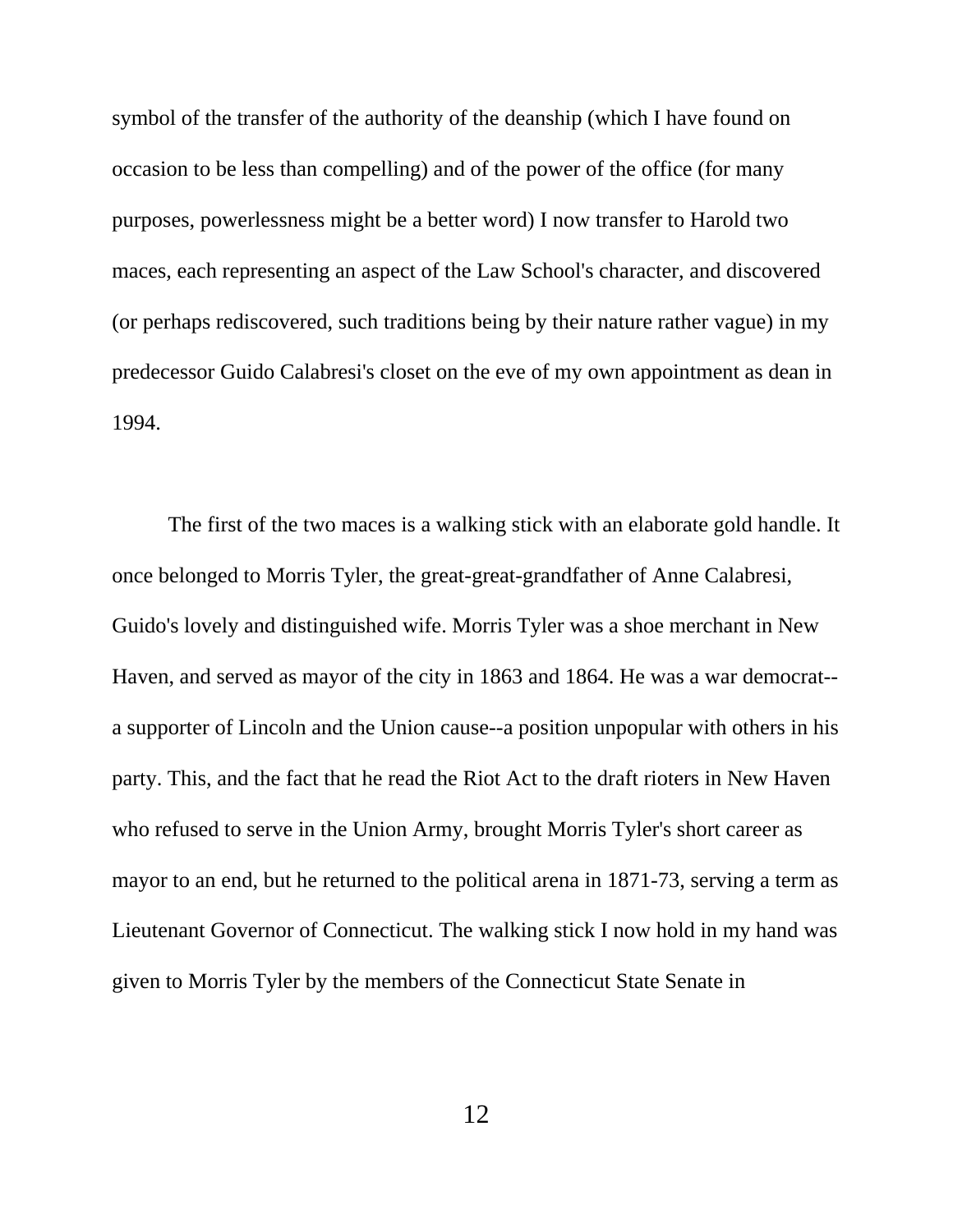recognition of his service as Lieutenant Governor. Tyler was not himself a graduate of Yale, but he played a crucial role in the early history of the Law School, for he led the commission that built the New Haven County Courthouse, and personally insisted that room be made in the building for the Yale Law School- -the School's first permanent home. In later generations, his family's connections to the School multiplied. His son Morris F. Tyler attended both Yale College and the Yale Law School, from which he received his degree a hundred and thirty one years ago, in 1873, and on whose faculty he served for many years. It is the grandson of this second Morris Tyler--Guido Calabresi's father-in-law, also named Morris Tyler and also a graduate of the Yale Law School, Class of 1929--after whom the School's Moot Court program is now named. The walking stick that once belonged to the great-grandfather of Guido Calabresi's father-in-law thus carries us back deep into the history of this state and of our school. It represents, one might say, the old and local roots of the Yale Law School, the Connecticut soil in which it was planted long ago, and from which it has grown up to become one of the greatest law schools in the world.

The second mace is the staff of a chief of the Samburo tribe in Kenya,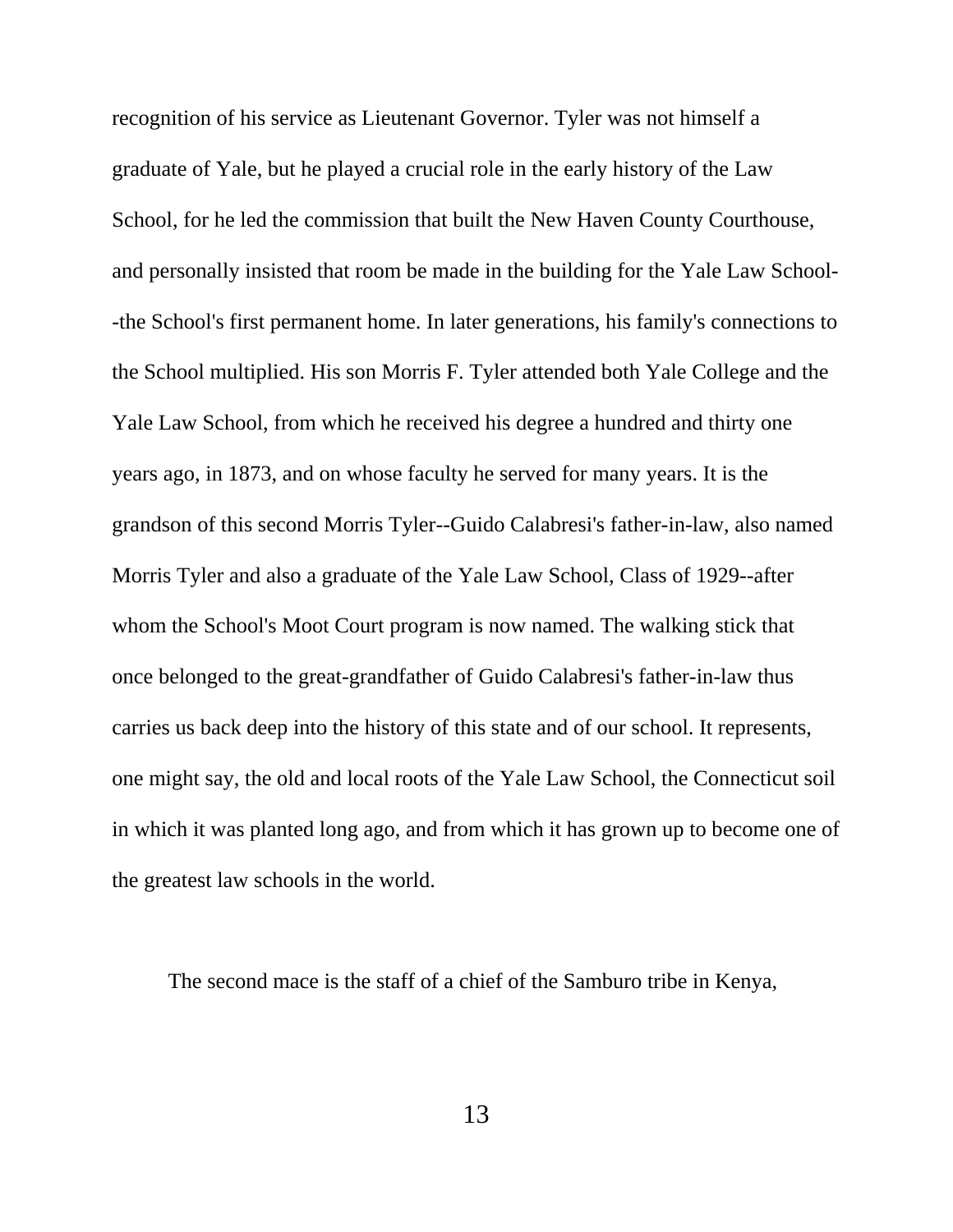Africa, and it represents the world toward which the Yale Law School has been growing all these years, the cosmopolis of law that constitutes the inheritance not just of one people but of all peoples and on which our last best hope of peace on earth depends. Between its Yankee beginnings and its global responsibilities the Yale Law School remains suspended, and anyone who grasps these two maces must feel the current that runs from the past represented by the one to the future suggested by the other. That is the current from which the Yale Law School draws its life. Every dean moves in the current. The current is larger than us all. But the dean remains, in a special sense, the custodian of the life of the School, and now, as I hand these two emblems of office to Harold, I do so with affection and trust and perfect confidence that he will guard the traditions of this precious place and carry them intact, a further step along, toward the goal we've been approaching for longer than anyone can recall.

\*\*\*\*\*\*\*\*\*\*\*\*\*\*\*\*\*\*\*\*\*\*\*\*\*\*\*\*\*\*\*\*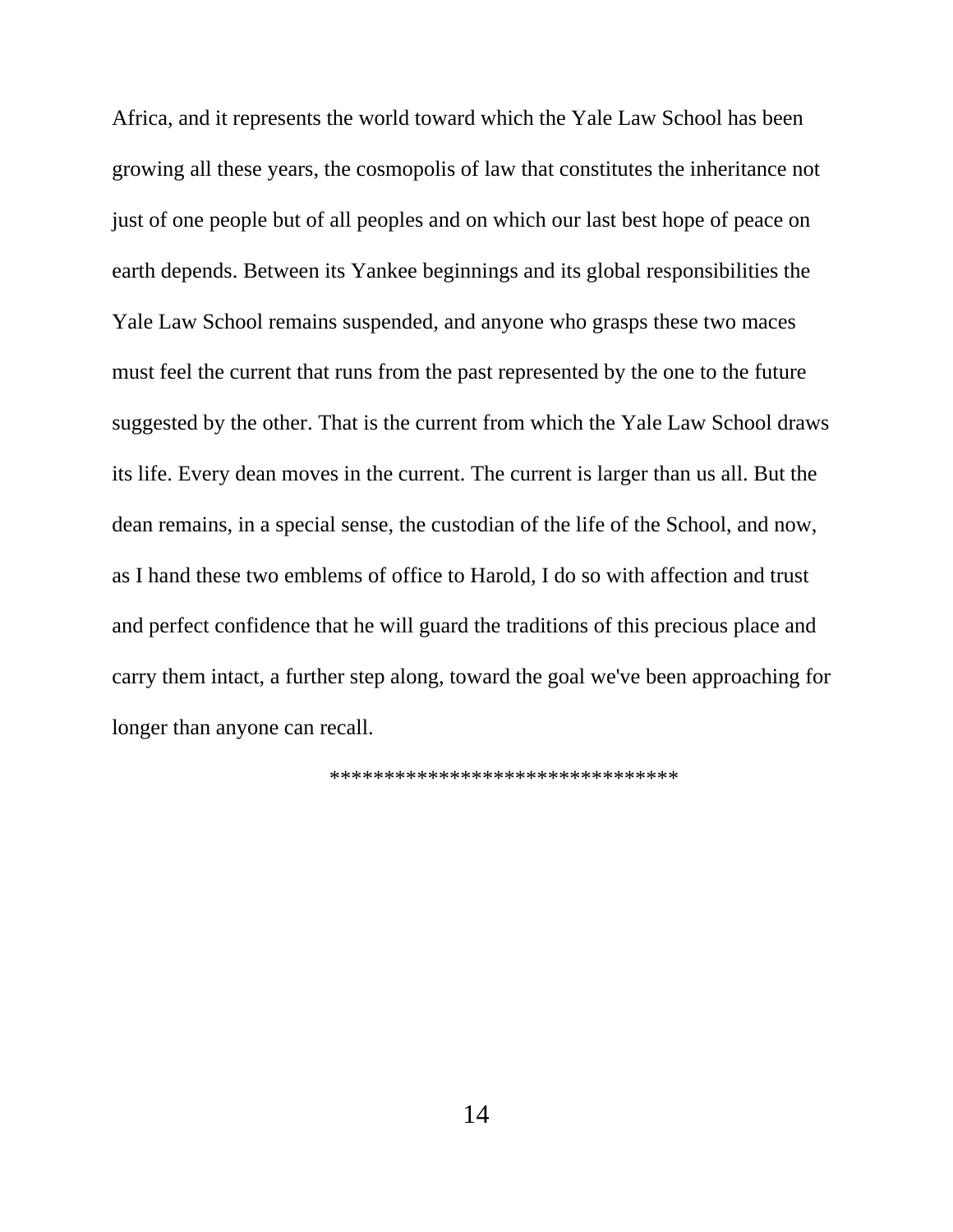**IV.**

The year before I became the dean, I finished a book, on which I had been working for some time, about lawyers and the legal profession. In the book, I said that the virtue a lawyer most needs is judgment--what, in an older tradition of thought, used to be called "practical wisdom." I described this as the ability to judge how general rules should be applied to the circumstances of practical life, whose vast complexities and conflicting claims no rule can anticipate or settle. I argued that practical wisdom is the quality great lawyers and great judges share in common.

Ten years later, as I prepare to leave the deanship, do I have reason to revise my earlier views?

In one respect I do, for what I said ten years ago about lawyers and the law, though it still seems to me correct so far as it goes, also seems incomplete, and in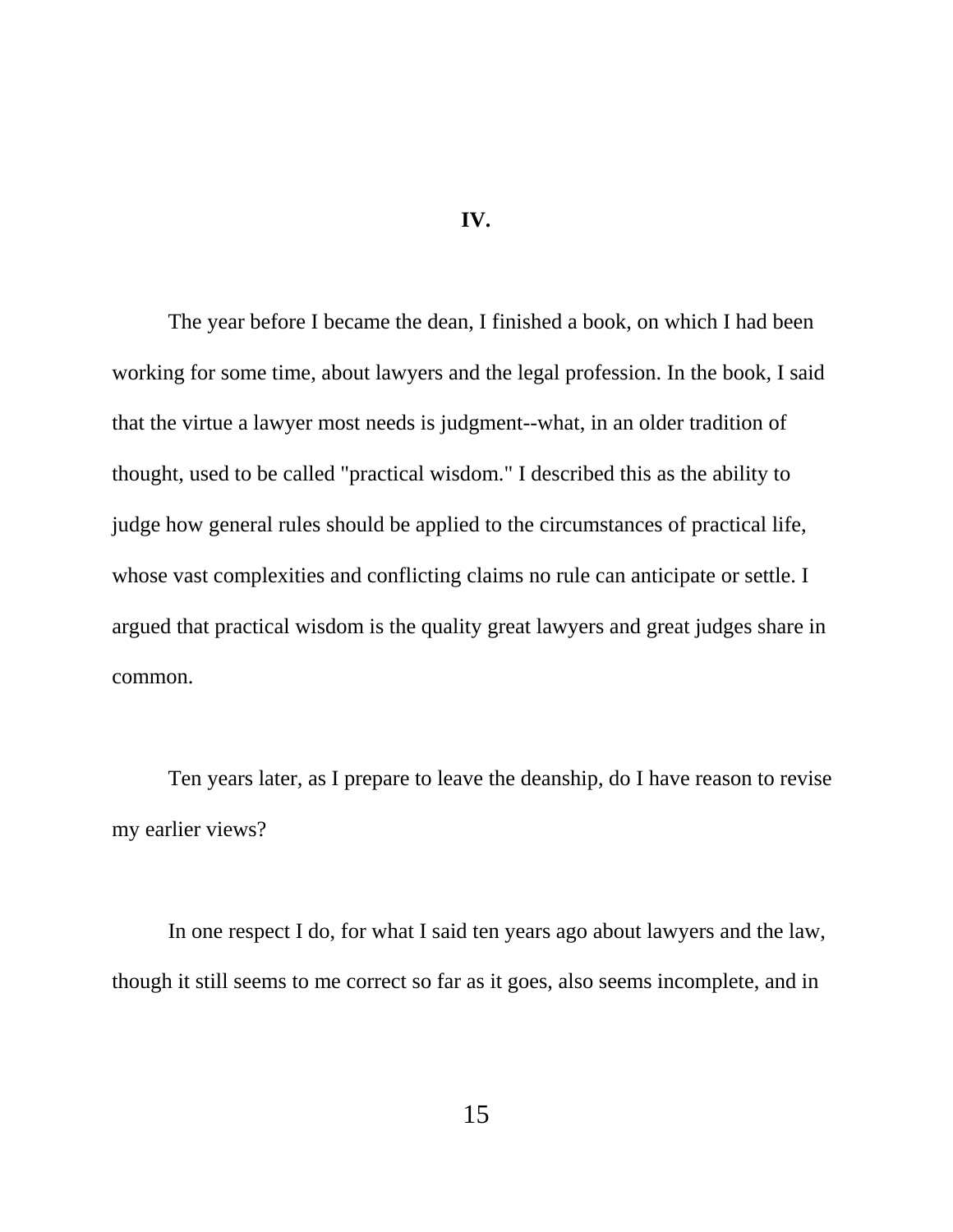need of supplementation. If I were to write my book again, I would say that judgment is one of a lawyer's chief virtues, but that another is courage, and that without courage, which a lawyer's work demands in ways large and small, the responsibilities that one assumes on entering the profession of law can never be discharged.

This may seem to some of you, perhaps, an extravagant thing to say. What does courage have to do with the law? Courage is the virtue of soldiers and, more rarely, of politicians. Law, by contrast, is prosaic. Its battles spill no blood. Lawyers themselves are modest and mild, timid even, professionally disciplined to control their passions not follow them, inveterate peacemakers who fear conflict and love reason and who seek at every turn to convert the one into the other. Where, in all of this, is there need or even occasion for courage?

The answer, I have come to believe, is everywhere. The corporate lawyer who suspects that his client has done something wrong needs courage to confront him. The judge who finds herself persuaded of an argument she knows will make her hated by some needs courage to write it down. When the protections of the law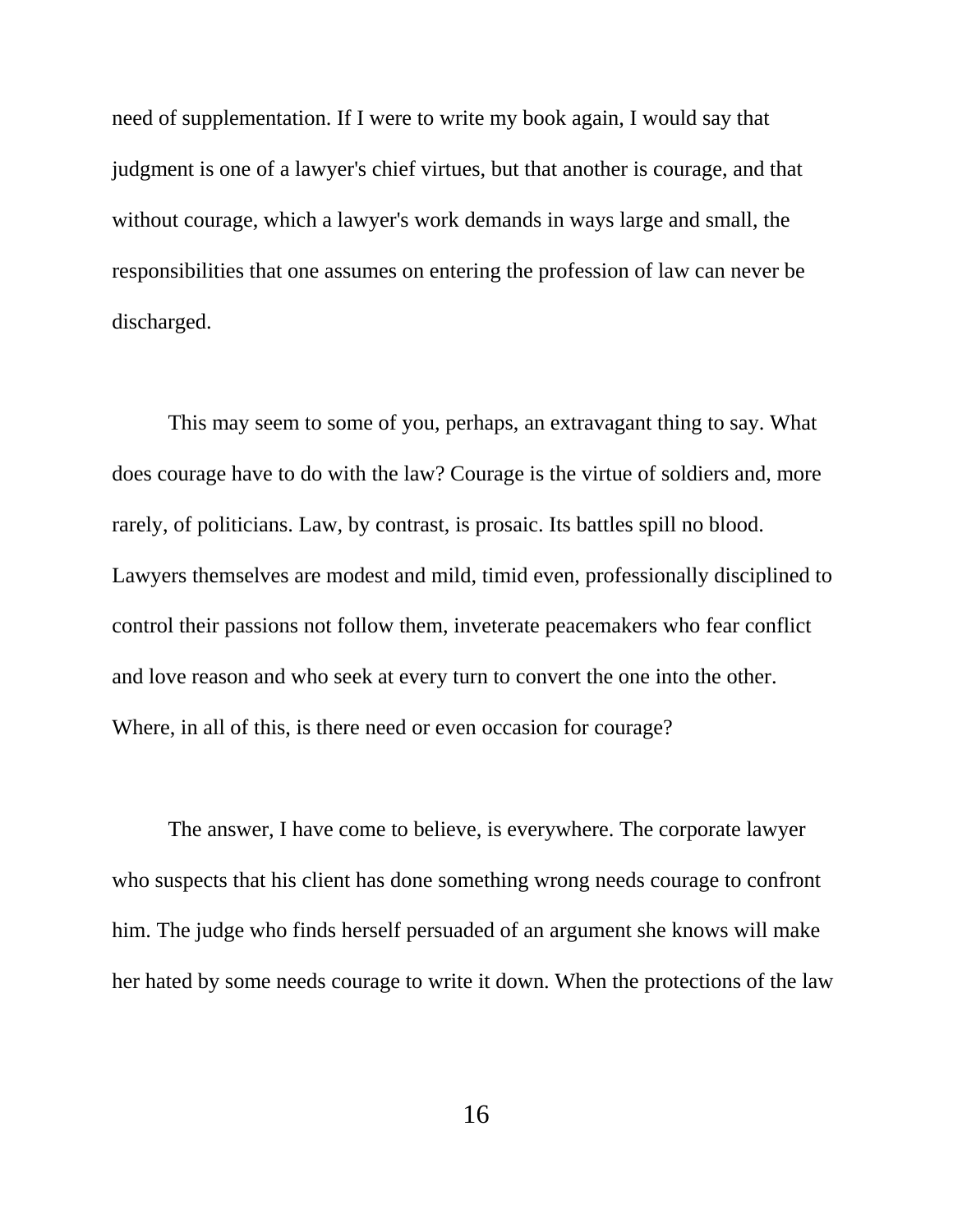are compromised for the sake of security or solidarity, it is lawyers whose voices must be raised in protest, and this takes more than a discriminating sense of where the limits of liberty lie--it takes courage, for few will ever suggest that the law's protections are too large or loose except in an emergency, when danger is real and near, and any limits on any instruments of self-defense can easily seem naive or foolish. And if you are thinking that the kind of courage I have in mind is a partisan virtue, that runs only in one political direction, let me quickly add that it also takes courage to say, "Yes, we lawyers have a special duty to guard the law against its rash disfigurement, but we also have a special duty to come to the defense of our civilization of laws when it is attacked by enemies like those we have today, enemies who reject all the most basic premises on which our civilization rests--its commitment to tolerance, and equality, and individual freedom--and who would substitute for these commitments a regime of divine authority and a life not of freedom but fate."

The values of our civilization are embedded, most visibly and durably, in those habits and institutions we summarize in the magisterial phrase "rule of law," and lawyers must always be the first to defend this civilization against those who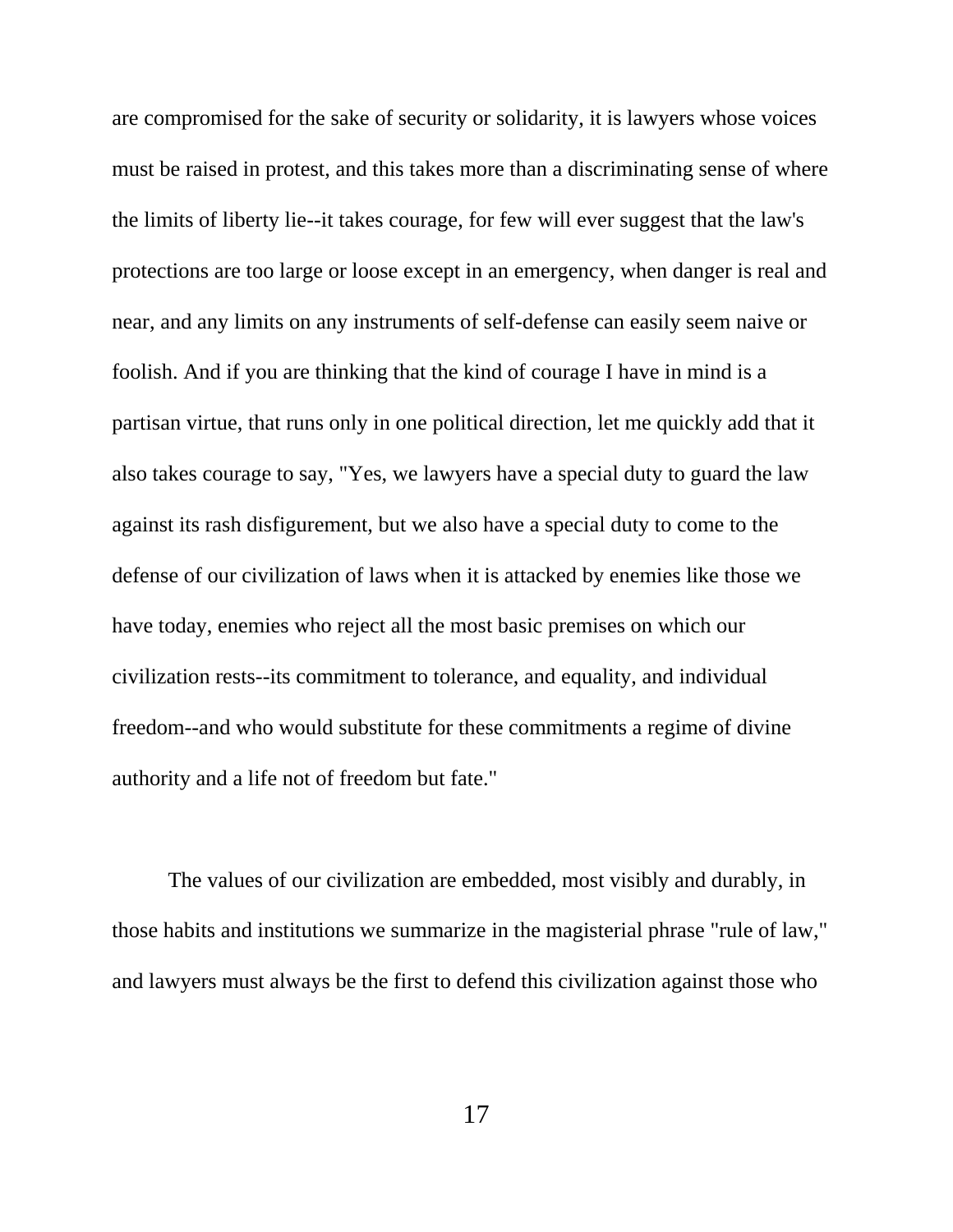attack it from without, on account of their hatred for what it protects, and those who would compromise it from within, on account of their fear of what it permits. Lawyers are guardians of our rule of law. It falls to them, above all others, to honor and protect the immense but fragile achievement it represents. And while this requires judgment, tact, patience and an instinct for conciliation, it also requires courage, for without courage--without the nerve to stand one's ground when conventions and the crowd demand retreat or reckless advance--all the wisdom in the world will be of no avail, and our civilization of laws, so deep and yet so fragile, must ultimately fail.

Have we taught those who are graduating today, and who from this hour on become guardians of the rule of law, how to be courageous in its defense? Can such a thing be taught at all? Perhaps not. But what can be taught is this: that our legal inheritance is the legacy of countless acts of bravery, and that the men and women who have bequeathed it to us give us examples not just of prudence but of courage too, from which we may draw the simple lesson that if they could do it so can we, and must, if we are to honor their memory and discharge the duty they have laid upon us to continue the work and protect it for those who come after.